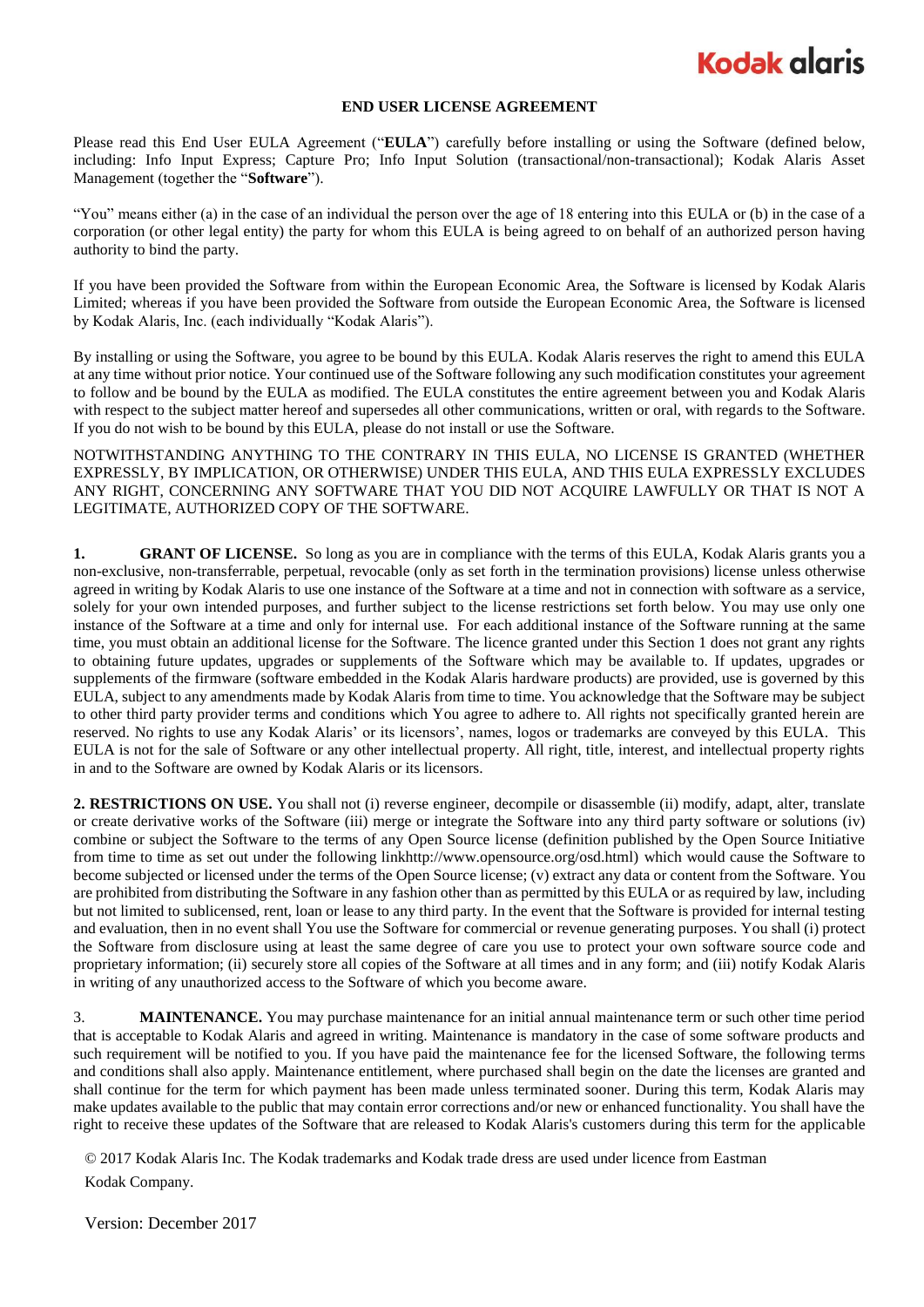# **Kodak glgris**

Software. This right does not extend to any module, option, future product that Kodak Alaris develops and licenses as a separate product and not for release to customers in general as part of maintenance services. You are responsible for the installation and implementation of any new version and any required data conversion.

4. **PRIVACY.** The Software may request or collect certain limited information about You when you use the Software. The Software may also collect information regarding what content You send through the Software and who you send it to ("Transmission Data"). The Software may also use cookies or other passive tracking mechanisms and tools to collect information in order to facilitate your use of the Software. We reserve the right, whether by Kodak Alaris or a third party, to collect aggregated non-personal data from all users of the Software relating to, for example, the number of times a user has launched or logged into the Software, the specific features of the Software utilized by a user and the types and frequency of errors with the Software that occur ("Aggregate Data"). We will only use the Aggregate Data to assess the overall use of the Software by customers in order to determine how the Software is being used and how it and other products can be improved. Kodak Alaris may share Aggregate Data with vendors who assist us in providing its products and services; with third party business partners with whom we provide joint promotions; with our affiliated companies, including any parent or subsidiaries of Kodak Alaris; and we may share your Aggregate Data if we believe it is necessary to comply with legal process (such as a court order, subpoena, search warrant, etc.), or other legal requirements of any governmental authority; if we believe it would potentially mitigate our liability in an actual or potential lawsuit; if we believe it is permitted by law or if doing so will not violate the law; or if we believe it is otherwise necessary to protect Kodak Alaris's rights or property; or is necessary to protect the interests of other users of the Software. In the unlikely event that all or part of our business is sold or acquired by a third party, we will transfer the Transmission Data and the Aggregate Data to the new business owner.

5. **TERMINATION.** This EULA shall remain in force until terminated. You may terminate it at any time by ceasing use of the Software. Alaris shall be entitled to terminate the EULA immediately if you fail to comply with any term or condition of this EULA. Upon termination, for any reason, you agree to destroy the Software together with all copies in any form. Provisions which, by their nature, should remain in effect beyond termination of this EULA shall survive. Kodak Alaris may terminate this EULA, at any time, without cause, with 60 days written notice.

6. **OWNERSHIP.** Title to and all intellectual property rights and ownership rights in and to the Software shall remain with and vested in Kodak Alaris and its licensors. You acknowledge and agree to abide by the copyright laws and all other applicable laws. You acquire only a license to use the Software. You acknowledge that the Software in source code remains a confidential trade secret of Kodak Alaris. Failure to comply with the above restrictions will result in automatic termination of this EULA and will make available to Kodak Alaris other legal remedies.

7. **WARRANTY.** You assume responsibility for operation of the Software, and for the installation, use, and results obtained from the Software. You represent and warrant that you possess the legal right and ability to agree to the terms of this EULA and that all information or material that you transmit through the Software is owned by you, is true, accurate and current, including where applicable, login credentials. You agree to indemnify and hold harmless Kodak Alaris and its licensors for all liability and damages that may be incurred in any legal action in connection with the above.

KODAK ALARIS MAKES NO OTHER WARRANTIES, EXPRESS OR IMPLIED, WITH RESPECT TO THE SOFTWARE AND DOCUMENTATION AND SPECIFICALLY DISCLAIMS THE IMPLIED WARRANTIES OF MERCHANTABILITY AND FITNESS FOR A PARTICULAR PURPOSE. SOME JURISDICTIONS DO NOT ALLOW THE EXCLUSION OF IMPLIED WARRANTIES, SO THE PORTIONS OF THE ABOVE LIMITATIONS MAY NOT APPLY TO YOU. THIS LIMITED WARRANTY GIVES YOU SPECIFIC LEGAL RIGHTS AND YOU MAY ALSO HAVE OTHER LEGAL RIGHTS WHICH VARY FROM TIME TO TIME.

8. **LIMITATION OF LIABILITY.** YOUR USE OF THE SOFTWARE IS ENTIRELY AT YOUR OWN RISK. UNDER NO CIRCUMSTANCE WILL KODAK ALARIS, ITS AGENTS, LICENSORS OR SUPPLIERS BE LIABLE TO YOU ON ACCOUNT OF YOUR USE OR MISUSE OF, OR RELIANCE ON, THE SOFTWARE. TO THE EXTENT PERMITTED BY LAW, IN NO EVENT WILL KODAK ALARIS, ITS LICENSORS, SUPPLIERS OR DEALERS BE LIABLE TO YOU FOR ANY INDIRECT, INCIDENTAL, SPECIAL, CONSEQUENTIAL, OR PUNITIVE DAMAGES, INCLUDING ANY LOST PROFITS, LOST SAVINGS, COSTS OF PROCUREMENT OF SUBSTITUTE PRODUCTS OR SERVICES OR OTHER DAMAGES ARISING OUT OF THE USE OR INABILITY TO USE THE SOFTWARE EVEN IF ADVISED OF THE POSSIBILITY OF SUCH DAMAGES.

IN NO EVENT SHALL KODAK ALARIS BE LIABLE FOR ANY COSTS OF SUBSTITUTE SOFTWARE, OR FOR ANY SPECIAL, INCIDENTAL, INDIRECT, OR CONSEQUENTIAL DAMAGES WHATSOEVER (INCLUDING, WITHOUT LIMITATION, LOSS OF PROFITS, BUSINESS INTERRUPTION, LOSS OF BUSINESS INFORMATION, LOSS OR CORRUPTION OF DATA OR RECONSTRUCTION OF DATA, LOSS OF USE OR LOSS OF GOODWILL) ARISING OUT

© 2017 Kodak Alaris Inc. The Kodak trademarks and Kodak trade dress are used under licence from Eastman Kodak Company.

Version: December 2017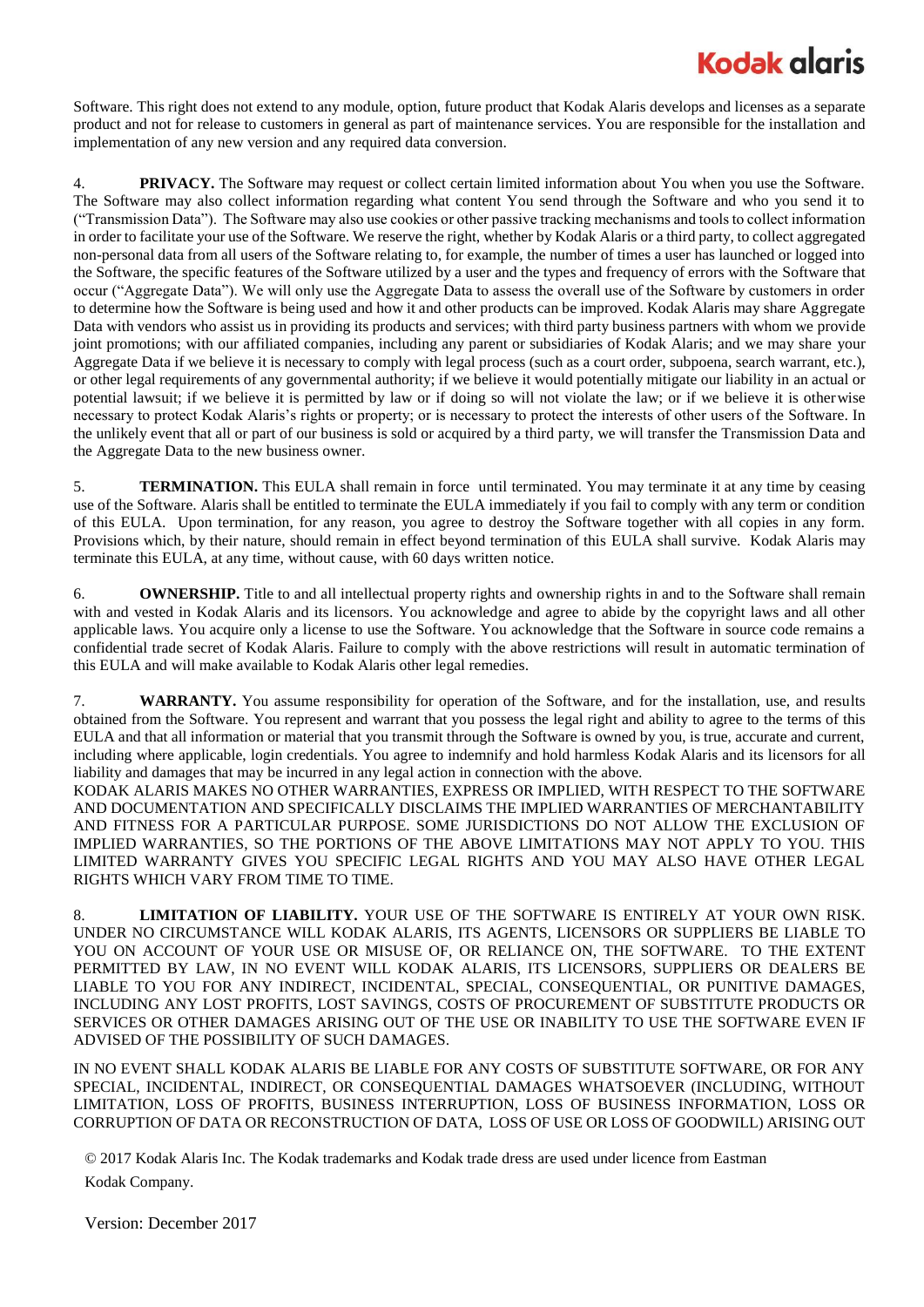### **Kodak glgris**

OF OR IN CONNECTION WITH THE USE OF OR INABILITY TO USE THE SOFTWARE, EVEN IF KODAK ALARIS HAS BEEN ADVISED OF THE POSSIBILITY OF SUCH DAMAGES.

IN ANY CASE, KODAK ALARIS'S AGGREGATE LIABILITY FOR ALL OTHER CLAIMS, WHETHER IN CONTRACT, TORT (INCLUDING IN EITHER CASE NEGLIGENCE), MISREPRESENTATION (OTHER THAN FRAUDULENT MISREPRESENTATION), BREACH OF STATUTORY DUTY OR OTHERWISE PURSUES EULA SHALL NOT EXCEED THE AMOUNT PAID BY YOU FOR THE SOFTWARE THAT CAUSED SUCH DAMAGE. IN THOSE JURISDICTIONS THAT DO NOT ALLOW THE EXCLUSION OR LIMITATION OF DAMAGES, KODAK ALARIS'S LIABILITY SHALL BE LIMITED OR EXCLUDED TO THE MAXIMUM EXTENT WITHIN THOSE JURISDICTIONS. NOTHING IN THE CONTRACT SHALL BE DEEMED TO EXCLUDE OR LIMIT KODAK ALARIS' LIABILITY IN RESPECT OF: (I) LOSS OR DAMAGE CAUSED BY WILFUL INTENT OR GROSS NEGLIGENCE OF KODAK ALARIS OR KODAK ALARIS' OFFICERS, EMPLOYEES, AGENTS OR CONTRACTORS; OR (II) INJURIES TO OR DEATH OF ANY PERSON, CAUSED BY KODAK ALARIS OR KODAK ALARIS' OFFICERS, EMPLOYEES, AGENTS OR CONTRACTORS OR (III) ANY OTHER LIABILITY WHICH CANNOT BE EXCLUDED AT LAW.

9. **INDEMNIFICATION.** You shall indemnify Kodak Alaris for any loss suffered by Kodak Alaris (including reasonable legal fees and costs) by reason of any use by You, Your employees, agents or customers, whether arising directly or indirectly, of the Software other than in accordance with the terms of this EULA. You shall further indemnify and hold Kodak Alaris harmless against any loss or damage which it may suffer or incur as a result of Your breach of any third-party additional terms howsoever arising.

10. **EXPORT.** You may not use or otherwise export or re-export the Software except as authorized by United States law and laws of the jurisdiction in which the Software was obtained. In particular, but without limitation, the Software may not be exported or re-exported (a) into (or to a national or resident of) any U.S. embargoed countries (including without limitation Cuba, Iran, Iraq, Libya, North Korea, Serbia, Sudan, and Syria) or (b) to anyone on the U.S. Treasury Department's list of Specially Designated Nationals or the U.S. Department of Commerce Denied Person's List or Entity List. By using the Software, You represent and warrant that You are not located in, under control of, or a national or resident of any such country or on any such list.

The Software is provided with Restricted Rights. Use, duplication, or disclosure by the U.S. Government is subject to restrictions as set forth in subparagraph (b)(3) of the Rights in Technical Data and Computer Software clause at DFARS 252.227-7013 or subparagraphs (c)(1) and (2) of the Commercial Computer Software - Restricted Rights at 48 CFR 52.227-19, as applicable.

11. **EUROPEAN COMMUNITY PROVISIONS.** If You obtained this Software within a country of the European Community, nothing in this EULA shall be construed as restricting any rights available under the European Community Software Directive (91/250/EEC).

12. **FEDERAL ACQUISITIONS.** This Section applies to all acquisitions of the Software by or for the federal government, or by any prime contractor or subcontractor (at any tier) under any contract, grant, cooperative agreement or other activity with the federal government. The Software is a "commercial item" as that term is defined in 48 C.F.R. 2.101 (October, 2004) consisting of "commercial computer software" and "commercial computer software documentation" as such terms are used in 48 C.F.R. 227.7202-1, 227.7202-3, 227.7202-4 (October, 2004). If you are in the U.S. Government or any agency or department thereof, the Software is licensed (a) only as a commercial item and (b) with only those rights as are granted hereunder.

13. **COMPLIANCE WITH LAWS.** Customer shall comply with all laws, regulations and rules administered by any governmental authority, agency, regulatory body or other entity exercising regulatory powers or functions, including but not limited to the United Nations Security Council, the United States of America, the United States Department of the Treasury's Office of Foreign Assets Control ("OFAC"), the United States Department of State, the European Union, the United Kingdom, Her Majesty's Treasury, Hong Kong, the Hong Kong Monetary Authority or other sanctions authority, imposing trade, economic or financial sanctions or trade embargoes ("Economic Sanctions Laws"). (2) Customer agrees that it shall not, and shall not permit any third parties to, directly or indirectly, participate in any transaction involving: (i) any country, territory or other jurisdiction that is subject to any Economic Sanctions Laws; (ii) any person that is the target or subject of any Economic Sanctions Laws; or (iii) any violation of any Economic Sanctions Laws. Without limiting the generality of the forgoing, Customer shall not, and shall not permit any third parties to, directly or indirectly, export, re-export, transship, release or otherwise deliver any products sold under this Agreement, or any portion thereof, to any country or other jurisdiction that is subject to, or in any way which is prohibited by, any Economic Sanctions Laws. (3) Without limiting the foregoing, Customer expressly acknowledges that it shall not order, trade, sell, otherwise dispose or engage in any economic activity relating to Alaris Goods and/or Equipment either directly or indirectly in: (i) Iran; (ii) Sudan; (iii) North Korea; (iv) Syria; (v) Cuba; (vi) Belarus; (vii) Zimbabwe; (viii) Myanmar (Burma); (ix) the Crimea and Sevastopol Regions (Ukraine); and (x) the military/defence/energy sectors in Russia.

© 2017 Kodak Alaris Inc. The Kodak trademarks and Kodak trade dress are used under licence from Eastman Kodak Company.

Version: December 2017